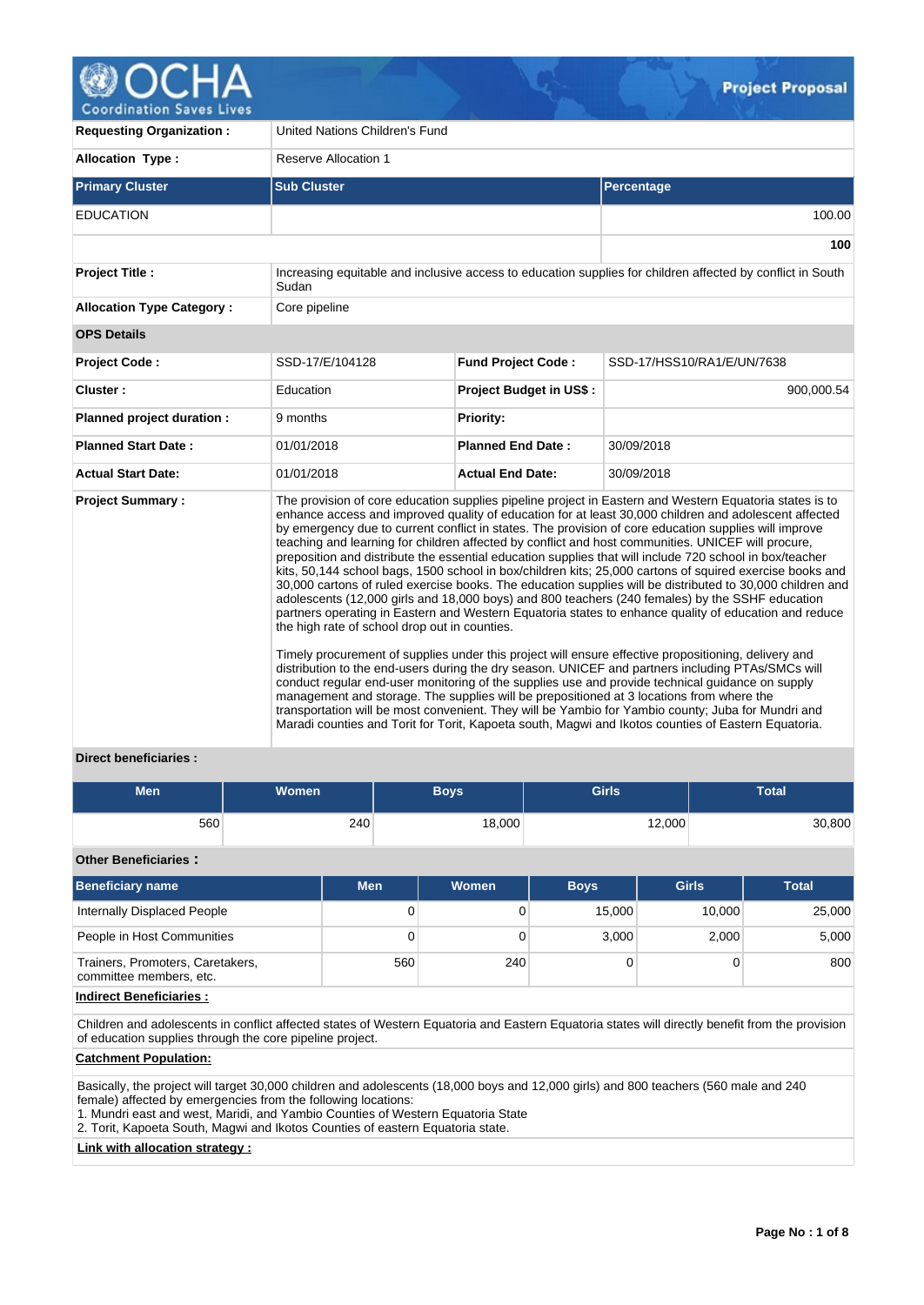The project will contribute to the HRP strategic objective of Crisis affected girl, boys (3-18 years) and communities have improved ability to cope with emergencies, through relevant education activities and capacity development including psychosocial support and lifesaving messaging to reduce vulnerability. Cognitive skills of children affected by conflict (3-18 years) will be strengthened throughout the project implementation.

#### **Sub-Grants to Implementing Partners :**

| <b>Partner Name</b>                                   | <b>Partner Type</b> | <b>Budget in US\$</b> |
|-------------------------------------------------------|---------------------|-----------------------|
|                                                       |                     |                       |
| Other funding secured for the same project (to date): |                     |                       |

| <b>Other Funding Source</b> | <b>Other Funding Amount</b> |
|-----------------------------|-----------------------------|
|                             |                             |

#### **Organization focal point :**

| Name                  | <b>Title</b>                                     | Email                 | <b>IPhone</b> |
|-----------------------|--------------------------------------------------|-----------------------|---------------|
| Nor Shirin MD Mokhtar | Chief of Education and<br>Adolescent Development | nmdmokhtar@unicef.org | +211955817210 |
| Vinoba Gautam         | <b>Education Manager</b>                         | vgautam@unicef.org    | 0956164384    |

# **BACKGROUND**

## **1. Humanitarian context analysis**

The education of 967,00 children aged 3-18, mostly in Unity, Upper Nile, Jonglei, Central Equatoria, Western Equatoria, Eastern Equatoria and Lakes has been affected by conflict and displacement. At the national level, the Primary Net Enrolment rate went from 42% in 2013 down to 35% in 2015 due to lack of educational facilities, teachers, supplies, and overall disruption of education services following conflict and displacement.

In a country where the 3-18 years old represent more than 47.75% of the displaced population, it is critical to provide access to safe learning spaces to ensure protection of children and young people, quality education so that this generation does not grow up illiterate, life skills and psychosocial support to build the resilience and improve well-being of these children who have been living in situations of displacement for almost two years now.

### **2. Needs assessment**

The conflict that started in 2013 has resulted in the destruction of many schools; the displacement of people has left many of the schools non-functional and deserted. In the schools that remain functional, the quality of education has dropped drastically as only one third of teachers have been trained. Furthermore, the primary completion rate remains alarmingly low, with 10 per cent of boys and girls completing primary education. Arguably, the low levels of education attainment among children has also contributed to a high level of child marriages, child pregnancies, gender-based and family violence.

The situation got worse following the 2016 outbreak of the conflict in the Equatoria states, at least 1 million people in the Equatoria were displaced, school supplies were looted and children are left without learning and teaching materials. the core pipeline project will enhance learning opportunities to at least 30,000 children (12,000 girls) in eight counties (4 in each state). This will encourage children to learn, improve quality of learning for the idp children and host communities. the provision of supplies will also increase enrollment of children to schools as many parents were not able to provide school supplies to their children.

UNICEF, MoGEI and education partners launched the Education in Emergency Programme (EEP) in 2014 under the back to learning campaign slogan based on needs assessment carried out in the conflict affected states. The programme focused on sensitizing communities on the importance of girls' education, building resilience, and increasing enrolment and retention rates for the most vulnerable, with a specific emphasis on girls. To date, the EEP services have been expanded to approximately 50 counties across states. Because of USAID funding, 300,000 children have been reached through the EEP and establishment of Temporary Learning Spaces (TLSs), provision of gender and age-appropriate teaching and learning materials, and access to child protection services.

This project will build on the results achieved and lessons learned through the EEP. It is designed to increase the retention rates of the most vulnerable boys and girls in schools by providing core pipeline education supplies to ensure sustainable learning opportunities and improved learning outcomes of an additional 50,000 children and adolescents youth (40 per cent of which will be girls) living amidst violent conflicts. The long-term goal of the project is to improve resilience and to support the recovery of South Sudanese children, adolescents/youth and their families through linkages with other sectors and the provision of psychosocial support. UNICEF and partners will ensure access to education opportunities for young children (aged 3 6), school aged children and adolescents (7 18 years) affected by the current crisis, including children displaced and host communities. Due to the conflict, education supplies were either looted or destroyed during the fighting.

The provision of teaching and learning supplies is one key element in supporting conflict affected children's and adolescents' access to Education in Emergencies in the affected States. UNICEF as the Education Core Pipeline Manager is best placed to procure, preposition and provide supplies to the Education Cluster partners for distribution to the end users, including students and teachers. UNICEF will focus on providing access to essential teaching and learning materials by procuring and distributing teacher kits, school bags and exercise books for school children to improve the quality of teaching and learning activities of children and adolescents affected by emergency.

In support of supply for education procurement, prepositioning and distribution, UNICEF has established warehouses at strategic locations in Juba, Torit and Yambio for timely education response respectively.

#### **3. Description Of Beneficiaries**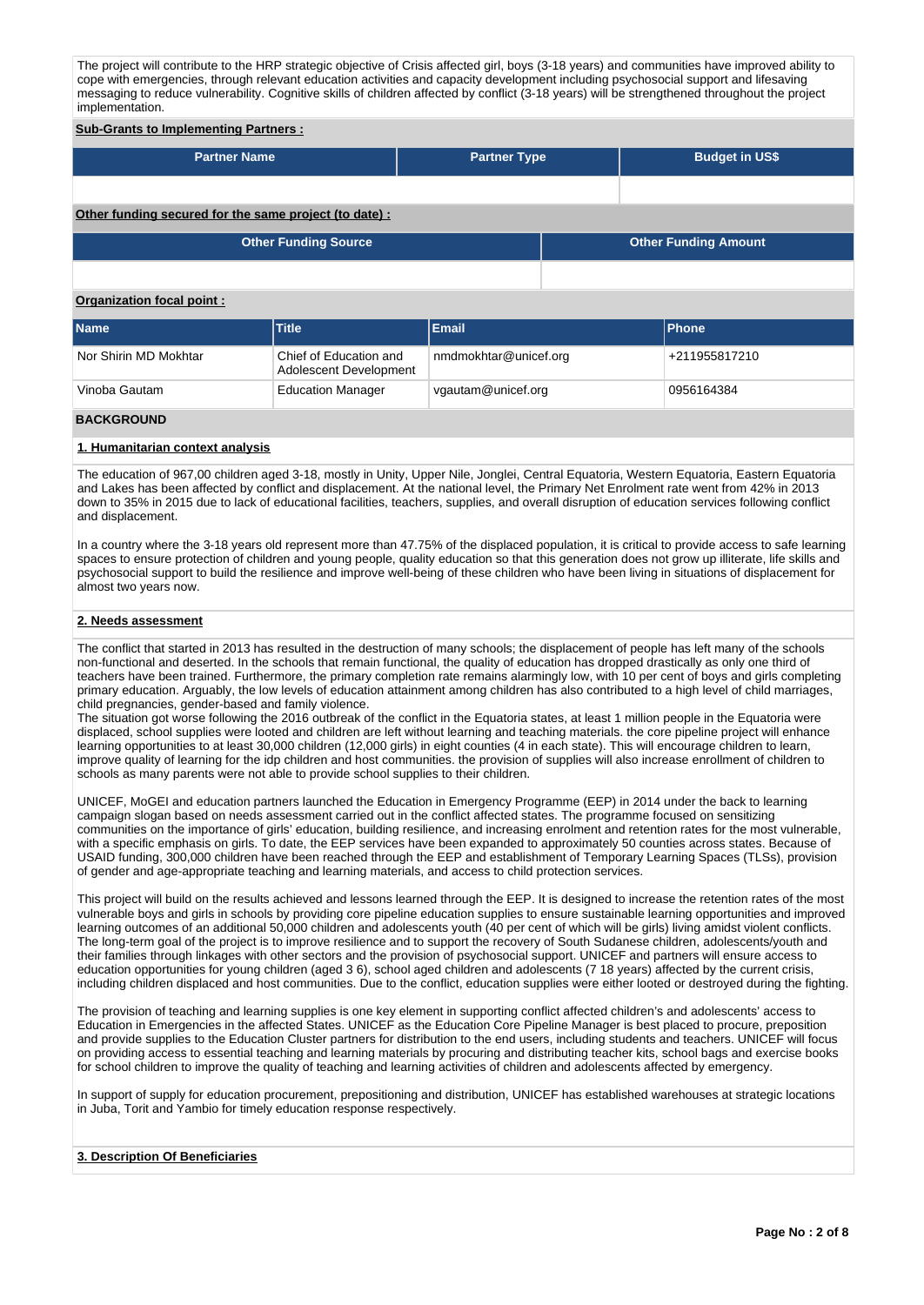At least 30,000 children (12,000 girls) aged 3 18 years and 800 teachers (240 female) affected by emergencies will benefit from the provision of essential teaching and learning materials.

The beneficiary will be the children who will be attending pre-school and primary schools in the project locations. The adults are the teachers and the members of the PTS who will be indirectly benefitting from the provisions.

#### **4. Grant Request Justification**

Education supplies are essential for ensuring quality in learning and retention of children in school. The Core Education Supplies Pipeline project will contribute to the achievement of the main objectives of the South Sudan Education Cluster of supporting 'Crisis affected girls and boys (3-18 years) with access to safe, protective and inclusive learning environments including protective services and referral pathways through schools through inclusive access to education supplies and quality lifesaving education for girls, boys, adolescents, and education actors affected by emergencies in South Sudan.

#### **5. Complementarity**

The core pipeline education supplies provision project will effectively facilitate continuation and/or resumption of education services delivery to children and adolescents affected by conflict in their effort to access education. It will complement and sustain the gains made through CHF partners to reach vulnerable children and adolescents in the conflict affected states. UNICEF will work closely with Child Protection and WASH sectors for an inclusive approach to incorporate into education programming, provision of safe learning spaces and school WASH through social mobilization with a strong community participation and ownership.

## **LOGICAL FRAMEWORK**

#### **Overall project objective**

To increase access to education supplies for 30,000 children (12,000 girls) and 800 teachers (240 females) affected by conflict in South Sudan.

## **EDUCATION**

| <b>Cluster objectives</b>                                                                                                               | <b>Strategic Response Plan (SRP) objectives</b>                                 | <b>Percentage of activities</b> |
|-----------------------------------------------------------------------------------------------------------------------------------------|---------------------------------------------------------------------------------|---------------------------------|
| Crisis-affected girls and boys (3-18 yrs) have<br>access to safe, healing and inclusive learning<br>spaces                              | 2017 - SO1: Protect the rights and uphold the<br>dignity of the most vulnerable | 100                             |
| <b>Contribution to Cluster/Sector Objectives:</b> Crisis affected girls and boys have access to safe, protective and inclusive learning |                                                                                 |                                 |

**Contribution to Cluster/Sector Objectives :** Crisis affected girls and boys have access to safe, protective and inclusive learning environments including protective services and referral pathways through schools.

#### **Outcome 1**

Children and Adolescents (3- 18 years old) have access to education supplies in safe and protective learning environments.

## **Output 1.1**

#### **Description**

To increase access to education supplies for 30,000 children (12,000 girls) and 800 teachers (240 females) in conflict affected states of Eastern and Western Equatoria in South Sudan;

#### **Assumptions & Risks**

Assumption: the security situation will allow humanitarian actors to gain access to the hard-to-reach areas affected by the protracted conflict and the funding environment will be suitable for continuous support to the displaced populations.

Risks: denial of access to the hard-to-reach areas due to continued fighting and worsening of the security situation, which will be continuously monitored to respond appropriately.

Decrease of funding to continue education interventions to reach the most marginalized due to global competing priorities. Documenting and show-casing current context to mobilize and fund-raise will be continued.

## **Indicators**

|                                                                                        |                  | <b>End cycle beneficiaries</b>                                                                                                              |            |              |             |            | <b>End</b><br>cycle |  |  |  |
|----------------------------------------------------------------------------------------|------------------|---------------------------------------------------------------------------------------------------------------------------------------------|------------|--------------|-------------|------------|---------------------|--|--|--|
| Code                                                                                   | <b>Cluster</b>   | <b>Indicator</b>                                                                                                                            | <b>Men</b> | <b>Women</b> | Boys  Girls |            | <b>Target</b>       |  |  |  |
| Indicator 1.1.1                                                                        | <b>EDUCATION</b> | [Core Pipeline] Number of conflict-affected<br>children benefiting from education in emergencies<br>supplies                                |            |              | 18,0<br>00  | 12,0<br>00 | 30,000              |  |  |  |
|                                                                                        |                  | Means of Verification: Reports on number of children benefited from Core pipeline supplies; quarterly reports, and field monitoring reports |            |              |             |            |                     |  |  |  |
| Indicator 1.1.2                                                                        | <b>EDUCATION</b> | # of teachers receiving teaching learning<br>materials.                                                                                     |            |              |             |            | 800                 |  |  |  |
| <b>Means of Verification:</b> Supply distribution register<br>Field monitoring report. |                  |                                                                                                                                             |            |              |             |            |                     |  |  |  |

#### **Activities**

#### **Activity 1.1.1**

1.1 Procure teaching and learning supplies (720 school in box/teachers' kits, 1500 school in box/children kits; 30,000 cartons of ruled exercise books, 25,000 cartons of squared exercise books; 50,144 school bags).

## **Activity 1.1.2**

1.2. Preposition teaching and learning supplies at strategic hubs.

#### **Activity 1.1.3**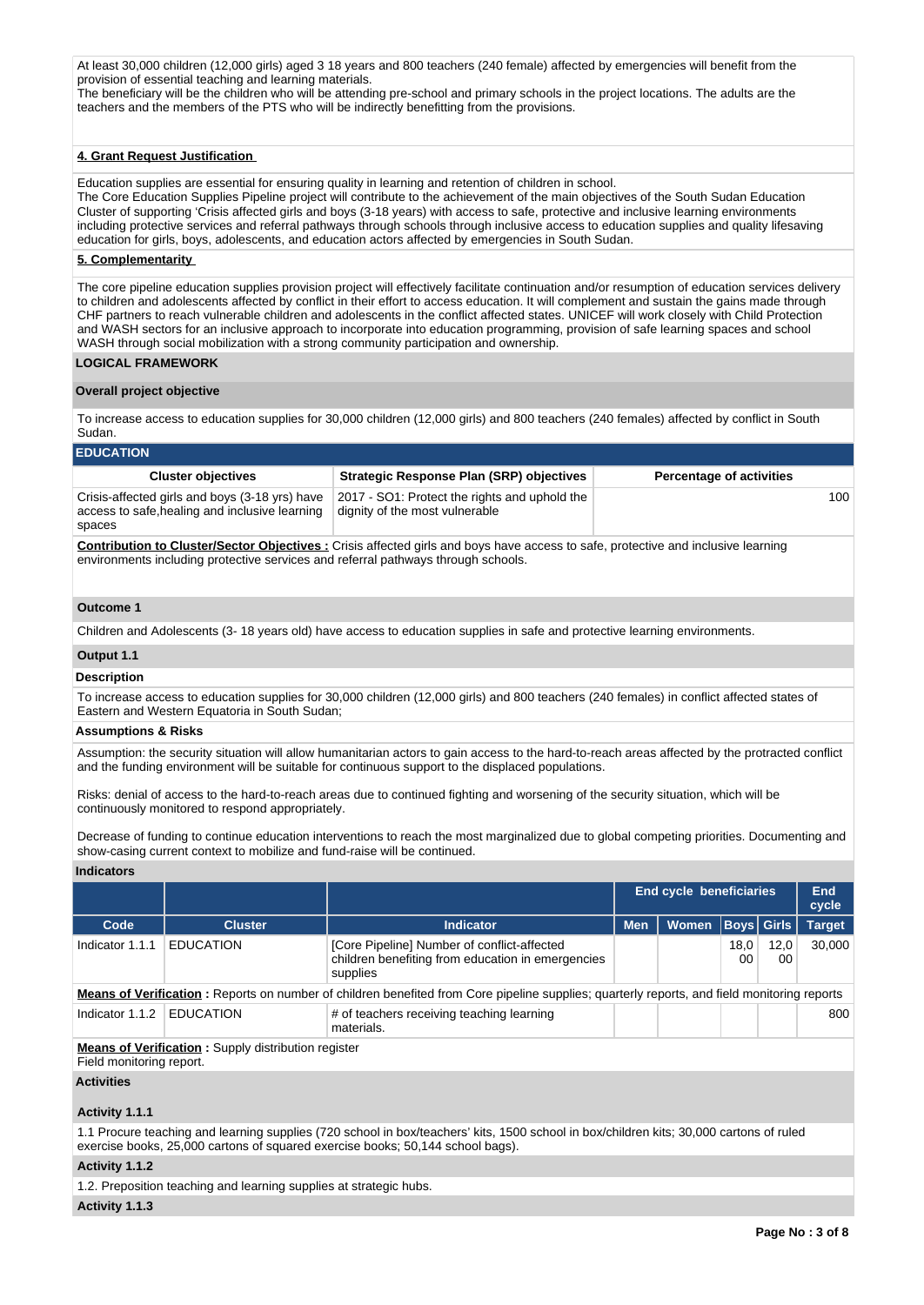1.3.Provide teaching and learning supplies to partners for onward distribution to girls, boys, adolescents, and teachers in schools and temporary learning spaces.

## **Activity 1.1.4**

1.4. Conduct end-user monitoring on monthly and quarterly basis and reporting

**Additional Targets :** 800 teachers (240 females) provided with teaching materials

# **M & R**

## **Monitoring & Reporting plan**

Supplies will be monitored and reported by UNICEF and partners using existing mechanisms through distribution planning and end-user monitoring. The supply distribution plan will indicate quantity of supplies for each location in the two states. UNICEF monitoring and evaluation officer will conduct regular end user monitoring and will provide written report. UNICEF will compile quarterly reports for presentation to the donor.

#### **Workplan**

| Activitydescription                                                                                                                                                                                                                          | Year |   |   |   |   | 5        | 61 |              | 8        |              | $9 \mid 10 \mid 11 \mid 12$ |  |
|----------------------------------------------------------------------------------------------------------------------------------------------------------------------------------------------------------------------------------------------|------|---|---|---|---|----------|----|--------------|----------|--------------|-----------------------------|--|
| Activity 1.1.1: 1.1 Procure teaching and learning supplies (720 school in<br>box/teachers' kits, 1500 school in box/children kits; 30,000 cartons of ruled<br>exercise books, 25,000 cartons of squared exercise books; 50,144 school bags). | 2018 | X | X |   | x |          |    |              |          |              |                             |  |
| Activity 1.1.2: 1.2. Preposition teaching and learning supplies at strategic hubs.                                                                                                                                                           | 2018 |   | X | x |   |          |    |              |          |              |                             |  |
| Activity 1.1.3: 1.3. Provide teaching and learning supplies to partners for onward<br>distribution to girls, boys, adolescents, and teachers in schools and temporary<br>learning spaces.                                                    | 2018 |   | X | x | X | X        | X  |              |          |              |                             |  |
| Activity 1.1.4: 1.4. Conduct end-user monitoring on monthly and quarterly basis<br>and reporting                                                                                                                                             | 2018 |   |   |   | X | $\times$ | ΙX | $\mathsf{X}$ | <b>X</b> | $\mathsf{X}$ |                             |  |
|                                                                                                                                                                                                                                              |      |   |   |   |   |          |    |              |          |              |                             |  |

## **OTHER INFO**

# **Accountability to Affected Populations**

Through the PTA members, the emergency affected population will be involved in the different stages of the project management cycle to ensure the conflict affected children and young people have access to quality education. The affected population will mobilize children to enroll in the learning centers and support their retention. PTA members will monitor the effective utilization of the teaching and learning supplies and play a key role in end-user monitoring.

#### **Implementation Plan**

Management of the education core pipeline supplies will be implemented by UNICEF from contingency planning to procurement of the supplies as well as prepositioning and distribution to CHF partners. Implementation of the Education core pipeline supply management will ensure prepositioning of supplies well ahead of the rainy season at easily accessible warehouses. The partners will submit a request for supplies to UNICEF and the supplies will be released to the CHF partners for distribution to the end-users.

#### **Coordination with other Organizations in project area**

| Name of the organization                 | Areas/activities of collaboration and rationale                                                                                                                                                                                                                                                                                                                                                                                                                                                                                                                                                           |
|------------------------------------------|-----------------------------------------------------------------------------------------------------------------------------------------------------------------------------------------------------------------------------------------------------------------------------------------------------------------------------------------------------------------------------------------------------------------------------------------------------------------------------------------------------------------------------------------------------------------------------------------------------------|
| Intersos, ADRA, ADCORD, AVSI, OPRD       | Conduct core pipeline supply distribution to schools and regular end<br>user monitoring in Yambio county in WES. Conduct core pipeline<br>supply distribution to schools and regular end user monitoring in<br>Maridi county in WES. Conduct core pipeline supply distribution to<br>schools and regular end user monitoring in Mundri East and West<br>"Conduct core pipeline supply distribution to schools and regular end<br>user monitoring in Torit, Magwi and Ikotos in EES, Conduct core<br>pipeline supply distribution to schools and regular end user<br>monitoring in Kapoeta (South) in EES, |
| <b>Environment Marker Of The Project</b> |                                                                                                                                                                                                                                                                                                                                                                                                                                                                                                                                                                                                           |
|                                          |                                                                                                                                                                                                                                                                                                                                                                                                                                                                                                                                                                                                           |

A: Neutral Impact on environment with No mitigation

#### **Gender Marker Of The Project**

2a-The project is designed to contribute significantly to gender equality

### **Justify Chosen Gender Marker Code**

The project will contribute in some limited way to gender equality as the education supplies will be distributed to girls and boys as well as female and male teachers in the system. The school bags, teacher kits and school in box/children kit materials are for use by both girls and boys without discrimination. This will improve the quality of learning in schools and promote retention of girls with limited drop out of children in schools, especially those from vulnerable communities

#### **Protection Mainstreaming**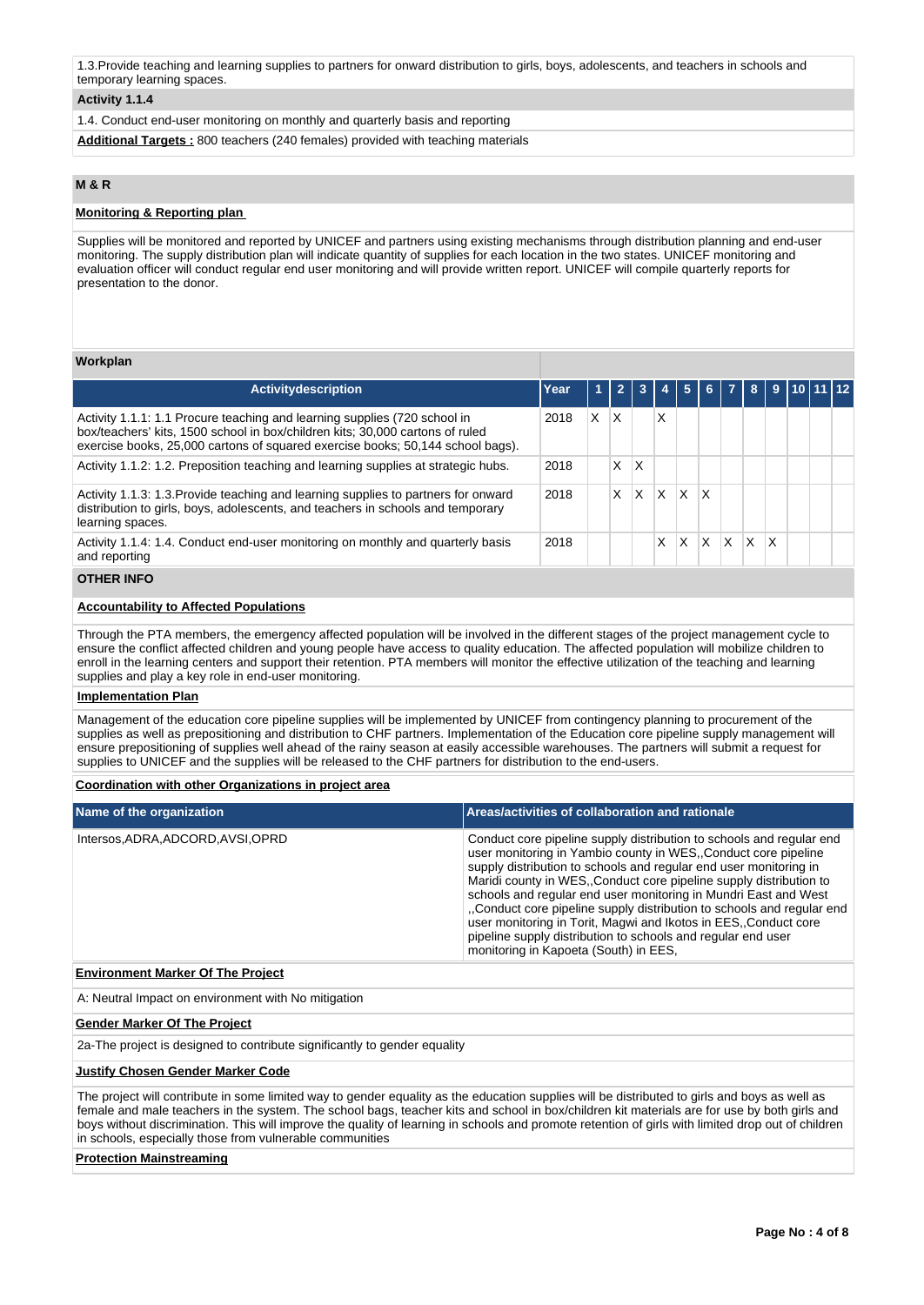Recreation activities with support of protection cluster will use of recreation kits to initiate sports, play and fun activities to provide children in conflict affected states psychosocial support and the opportunity to be distracted from trauma in the emergency affected areas including IDP sites.

# **Country Specific Information**

## **Safety and Security**

The project will take into consideration the safety and security of staff. UNDSS security clearance will be requested before deployment of staff to the field. All staff will follow UN-established safety and security regulations and rules throughout the period of deployment in the field.

# **Access**

The project will take advantage of the dry season to preposition, transport and distribute education supplies to the hard-to-reach areas by road and river to minimize transportation costs. On exceptional cases, supplies will be transported by air through the common Logistics Cluster or charter planes. Where feasible and as the Provider of Last Resort, UNICEF will make the necessary arrangements with the relevant authorities and stakeholders to access the areas of operation without hindrance. Given that continued access is not guaranteed within this protracted emergency, UNICEF will continue to advocate and negotiate for access to conflict affected areas to provide education supplies and life-saving education interventions to children in need.

## **BUDGET**

| Code         | <b>Budget Line Description</b>                                                                                                                                                                                                                               |           | D / S Quantity | Unit<br>cost           | <b>Duration</b><br>Recurran<br>ce | $\frac{9}{6}$<br>charged<br>to CHF | <b>Total Cost</b> |
|--------------|--------------------------------------------------------------------------------------------------------------------------------------------------------------------------------------------------------------------------------------------------------------|-----------|----------------|------------------------|-----------------------------------|------------------------------------|-------------------|
|              | 1. Staff and Other Personnel Costs                                                                                                                                                                                                                           |           |                |                        |                                   |                                    |                   |
| 1.1          | Project M&E officer (P2)                                                                                                                                                                                                                                     | D         |                | 1   9,000<br>.00       | 9                                 | 50.00                              | 40,500.00         |
|              | Conduct end user monitoring of education supplies, contribute to donor reports. The officer will be a International staff at P-2<br>level.                                                                                                                   |           |                |                        |                                   |                                    |                   |
|              | <b>Section Total</b>                                                                                                                                                                                                                                         |           |                |                        |                                   |                                    | 40,500.00         |
|              | 2. Supplies, Commodities, Materials                                                                                                                                                                                                                          |           |                |                        |                                   |                                    |                   |
| 2.1          | Packets of ruled exercise books                                                                                                                                                                                                                              | D         | 30000          | 3.00                   | 1                                 | 100.00                             | 90,000.00         |
|              | This is the most important supply item required by teachers and children. Children and teachers will be provided for their<br>requirements for the year. Each packet contains 10 exercise books and it costs 3 per packet.                                   |           |                |                        |                                   |                                    |                   |
| 2.2          | Packets of squired exercise books                                                                                                                                                                                                                            | D         | 25000          | 3.00                   | $\mathbf{1}$                      | 100.00                             | 75,000.00         |
|              | This is the most important supply item required by teachers and children. Children and teachers will be provided for their<br>requirements for the year for its use for maths exercises. Each packet contains 10 exercise books and it costs \$3 per packet. |           |                |                        |                                   |                                    |                   |
| 2.3          | School bags                                                                                                                                                                                                                                                  | D         | 50144          | 3.00                   | 1                                 | 100.00                             | 150,432.00        |
|              | It's provided to children for carrying books and other materials to school.                                                                                                                                                                                  |           |                |                        |                                   |                                    |                   |
| 2.4          | School in box/children kits                                                                                                                                                                                                                                  | D         |                | 1500 154.0<br>$\Omega$ | 1                                 | 100.00                             | 231,000.00        |
|              | This is a comprehensive kit provided to a classrooms. Each box contains stationaries and other items for 40 children.                                                                                                                                        |           |                |                        |                                   |                                    |                   |
| 2.5          | School in box/teacher kits                                                                                                                                                                                                                                   | D         |                | 720 98.00              | $\mathbf{1}$                      | 100.00                             | 70,560.00         |
|              | This is a comprehensive kit provided to a classrooms. Each box contains stationaries and other essential materials needed for<br>managing a classroom. This will be given 1 per teachers and will be useful for a year.                                      |           |                |                        |                                   |                                    |                   |
| 2.6          | Transportation and distribution of supplies                                                                                                                                                                                                                  | D         |                | $6 \mid 10,00$<br>0.00 | $\mathbf{1}$                      | 100.00                             | 60,000.00         |
|              | This will be used for reaching materials from Juba to the project location.                                                                                                                                                                                  |           |                |                        |                                   |                                    |                   |
|              | <b>Section Total</b>                                                                                                                                                                                                                                         |           |                |                        |                                   |                                    | 676,992.00        |
| 3. Equipment |                                                                                                                                                                                                                                                              |           |                |                        |                                   |                                    |                   |
| NA.          | <b>NA</b>                                                                                                                                                                                                                                                    | NA.       | 0              | 0.00                   | 0                                 | 0                                  | 0.00              |
|              | <b>NA</b>                                                                                                                                                                                                                                                    |           |                |                        |                                   |                                    |                   |
|              | <b>Section Total</b>                                                                                                                                                                                                                                         |           |                |                        |                                   |                                    | 0.00              |
|              | 4. Contractual Services                                                                                                                                                                                                                                      |           |                |                        |                                   |                                    |                   |
| NA           | <b>NA</b>                                                                                                                                                                                                                                                    | <b>NA</b> | 0              | 0.00                   | 0                                 | 0                                  | 0.00              |
|              | ΝA                                                                                                                                                                                                                                                           |           |                |                        |                                   |                                    |                   |
|              | <b>Section Total</b>                                                                                                                                                                                                                                         |           |                |                        |                                   |                                    | 0.00              |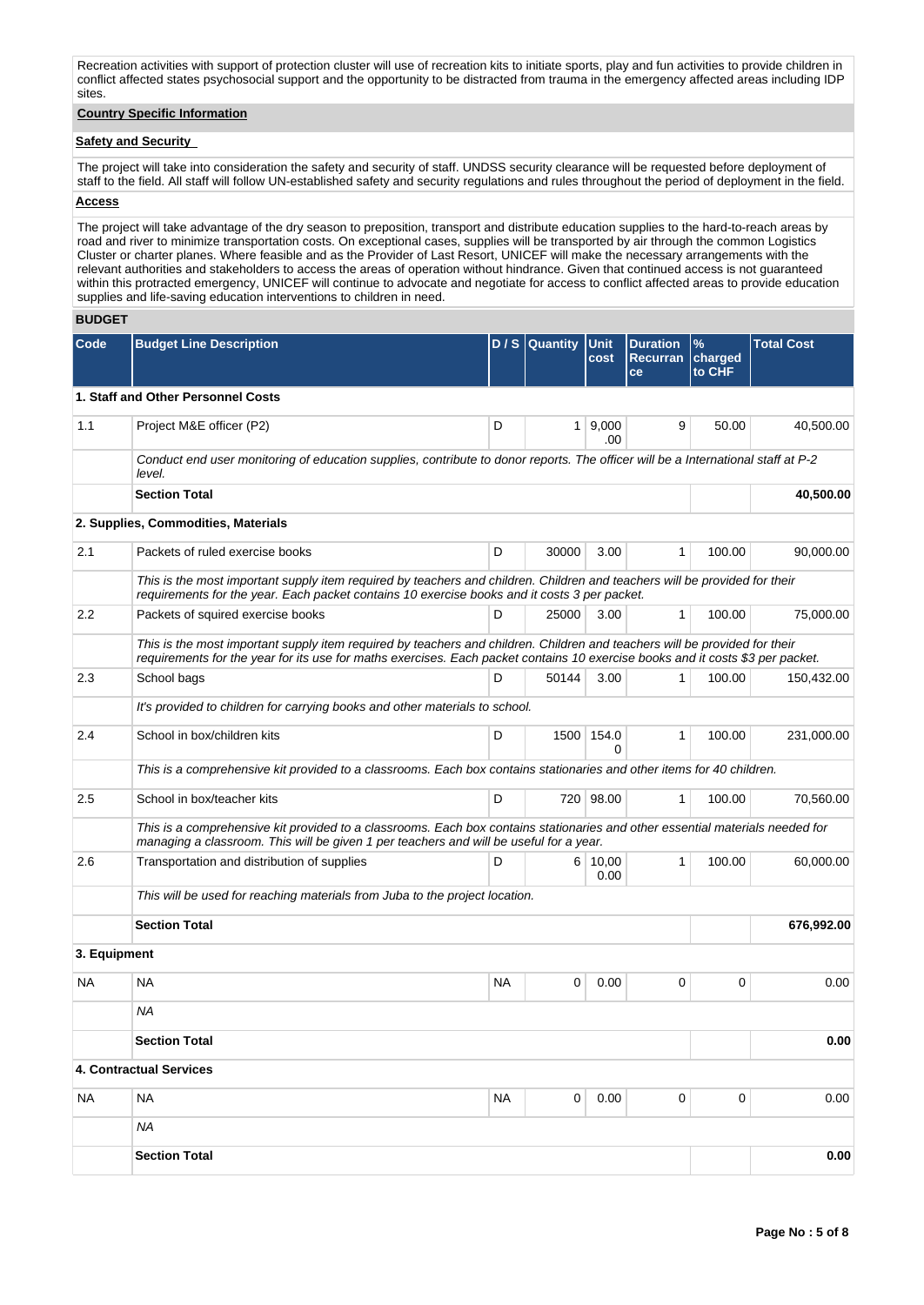| 5. Travel         |                                                                                                                                               |           |                |                       |   |        |            |
|-------------------|-----------------------------------------------------------------------------------------------------------------------------------------------|-----------|----------------|-----------------------|---|--------|------------|
| 5.1               | Flights, staff travel for field end user monitoring                                                                                           | D         | 3 <sup>1</sup> | 250.0<br>0            | 4 | 100.00 | 3,000.00   |
|                   | It is expected that 3 staff will make 4 trips to project locations during the project period.                                                 |           |                |                       |   |        |            |
| 5.2               | DSA for staff on field monitoring                                                                                                             | D         |                | 6 91.00               | 5 | 100.00 | 2.730.00   |
|                   | This is the daily allowance. A total of 30 days' DSA will be paid for the trip.                                                               |           |                |                       |   |        |            |
|                   | <b>Section Total</b>                                                                                                                          |           |                |                       |   |        | 5,730.00   |
|                   | 6. Transfers and Grants to Counterparts                                                                                                       |           |                |                       |   |        |            |
| <b>NA</b>         | NA                                                                                                                                            | <b>NA</b> | 0              | 0.00                  | 0 | 0      | 0.00       |
|                   | <b>NA</b>                                                                                                                                     |           |                |                       |   |        |            |
|                   | <b>Section Total</b>                                                                                                                          |           |                |                       |   |        | 0.00       |
|                   | 7. General Operating and Other Direct Costs                                                                                                   |           |                |                       |   |        |            |
| 7.1               | G1: Office Maintenance cost                                                                                                                   | D         |                | $2 \mid 3,000$<br>.00 | 9 | 25.00  | 13,500.00  |
|                   | It includes the cost of office maintenance. The SSHF will pick up 25% of the cost of two office in Yambio and Torit.                          |           |                |                       |   |        |            |
| 7.2               | G2: Vehicle Maintence cost                                                                                                                    | D         | 4 <sup>1</sup> | 5,000<br>.00          | 9 | 25.00  | 45,000.00  |
|                   | SSHF to support 25% of the cost of vehicles used for monitoring of the project by field office.                                               |           |                |                       |   |        |            |
| 7.3               | G3: Fuel for generators                                                                                                                       | D         |                | 2 4,000<br>.00        | 9 | 25.00  | 18,000.00  |
|                   | The SSHF will pick up 25% of the fuel cost of the generator used I the two field offices.                                                     |           |                |                       |   |        |            |
| 7.4               | G4: Cross cutting actvities                                                                                                                   | D         |                | $1 \mid 2,000$<br>.00 | 9 | 70.00  | 12,600.00  |
|                   | This includes warehousing, communication and C4D activities supporting the project implementation across project areas.                       |           |                |                       |   |        |            |
| 7.5               | G5: Security                                                                                                                                  | D         |                | 2 2,000<br>.00        | 9 | 80.00  | 28,800.00  |
|                   | This is an important component of supply management. Since it's a pipeline project 80% of the this component has been<br>budgeted under SSHF. |           |                |                       |   |        |            |
|                   | <b>Section Total</b>                                                                                                                          |           |                |                       |   |        | 117,900.00 |
| <b>SubTotal</b>   |                                                                                                                                               |           | 107,391.<br>00 |                       |   |        | 841,122.00 |
| Direct            |                                                                                                                                               |           |                |                       |   |        | 841,122.00 |
| Support           |                                                                                                                                               |           |                |                       |   |        |            |
| <b>PSC Cost</b>   |                                                                                                                                               |           |                |                       |   |        |            |
|                   | PSC Cost Percent                                                                                                                              |           |                |                       |   |        | 7.00       |
| PSC Amount        |                                                                                                                                               |           |                |                       |   |        | 58,878.54  |
| <b>Total Cost</b> |                                                                                                                                               |           |                |                       |   |        | 900,000.54 |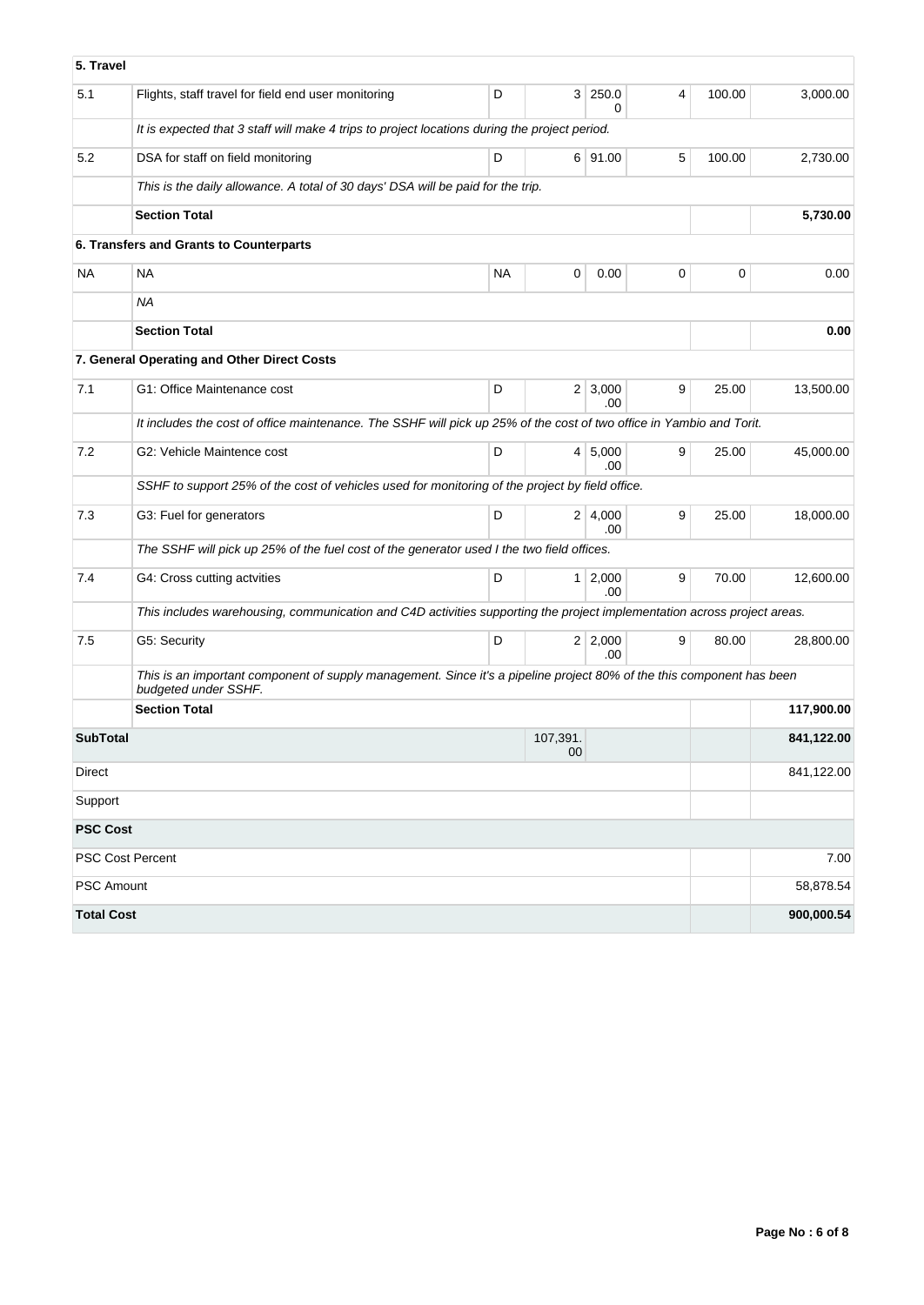# **Project Locations**

| <b>Location</b>                       | <b>Estimated</b><br>percentage<br>of budget<br>for each<br><b>location</b> |            | <b>Estimated number of beneficiaries</b> | for each location |              | <b>Activity Name</b>                                                                                                                                                                                                                                                                                                                                                                                                                                                                                                                                                                                                                                                     |
|---------------------------------------|----------------------------------------------------------------------------|------------|------------------------------------------|-------------------|--------------|--------------------------------------------------------------------------------------------------------------------------------------------------------------------------------------------------------------------------------------------------------------------------------------------------------------------------------------------------------------------------------------------------------------------------------------------------------------------------------------------------------------------------------------------------------------------------------------------------------------------------------------------------------------------------|
|                                       |                                                                            | <b>Men</b> | Women                                    | <b>Boys</b> Girls | <b>Total</b> |                                                                                                                                                                                                                                                                                                                                                                                                                                                                                                                                                                                                                                                                          |
| Eastern Equatoria -> Kapoeta<br>South | 12                                                                         | 70         |                                          | $30$ 2,250 1,500  |              | 3,850 Activity 1.1.1 : 1.1 Procure teaching and learning<br>supplies (720 school in box/teachers' kits, 1500<br>school in box/children kits; 30,000 cartons of<br>ruled exercise books, 25,000 cartons of squared<br>exercise books; 50,144 school bags).<br>Activity 1.1.2 : 1.2. Preposition teaching and<br>learning supplies at strategic hubs.<br>Activity 1.1.3 : 1.3. Provide teaching and learning<br>supplies to partners for onward distribution to<br>girls, boys, adolescents, and teachers in schools<br>and temporary learning spaces.<br>Activity 1.1.4 : 1.4. Conduct end-user monitoring<br>on monthly and quarterly basis and reporting                |
| Eastern Equatoria -> Magwi            | 12                                                                         | 70         |                                          | 30 2,250 1,500    |              | 3,850 Activity 1.1.1 : 1.1 Procure teaching and learning<br>supplies (720 school in box/teachers' kits, 1500<br>school in box/children kits; 30,000 cartons of<br>ruled exercise books, 25,000 cartons of squared<br>exercise books; 50,144 school bags).<br>Activity 1.1.2 : 1.2. Preposition teaching and<br>learning supplies at strategic hubs.<br>Activity 1.1.3: 1.3. Provide teaching and learning<br>supplies to partners for onward distribution to<br>girls, boys, adolescents, and teachers in schools<br>and temporary learning spaces.<br>Activity 1.1.4 : 1.4. Conduct end-user monitoring<br>on monthly and quarterly basis and reporting                 |
| Eastern Equatoria -> Torit            | 13                                                                         | 70         |                                          | 30 2,250 1,500    | 3,850        | Activity 1.1.1 : 1.1 Procure teaching and learning<br>supplies (720 school in box/teachers' kits, 1500<br>school in box/children kits; 30,000 cartons of<br>ruled exercise books, 25,000 cartons of squared<br>exercise books; 50,144 school bags).<br>Activity 1.1.2 : 1.2. Preposition teaching and<br>learning supplies at strategic hubs.<br>Activity 1.1.3 : 1.3. Provide teaching and learning<br>supplies to partners for onward distribution to<br>girls, boys, adolescents, and teachers in schools<br>and temporary learning spaces.<br>Activity 1.1.4 : 1.4. Conduct end-user monitoring<br>on monthly and quarterly basis and reporting                      |
| Eastern Equatoria -> Ikotos           | 13                                                                         | 70         |                                          |                   |              | 30 2,250 1,500 3,850 Activity 1.1.1 : 1.1 Procure teaching and learning<br>supplies (720 school in box/teachers' kits, 1500<br>school in box/children kits; 30,000 cartons of<br>ruled exercise books, 25,000 cartons of squared<br>exercise books; 50,144 school bags).<br>Activity 1.1.2 : 1.2. Preposition teaching and<br>learning supplies at strategic hubs.<br>Activity 1.1.3 : 1.3. Provide teaching and learning<br>supplies to partners for onward distribution to<br>girls, boys, adolescents, and teachers in schools<br>and temporary learning spaces.<br>Activity 1.1.4 : 1.4. Conduct end-user monitoring<br>on monthly and quarterly basis and reporting |
| Western Equatoria                     | 12                                                                         | 70         |                                          | 30 2,250 1,500    | 3,850        | Activity 1.1.1 : 1.1 Procure teaching and learning<br>supplies (720 school in box/teachers' kits, 1500<br>school in box/children kits; 30,000 cartons of<br>ruled exercise books, 25,000 cartons of squared<br>exercise books; 50,144 school bags).<br>Activity 1.1.2 : 1.2. Preposition teaching and<br>learning supplies at strategic hubs.<br>Activity 1.1.3: 1.3. Provide teaching and learning<br>supplies to partners for onward distribution to<br>girls, boys, adolescents, and teachers in schools<br>and temporary learning spaces.<br>Activity 1.1.4 : 1.4. Conduct end-user monitoring<br>on monthly and quarterly basis and reporting                       |